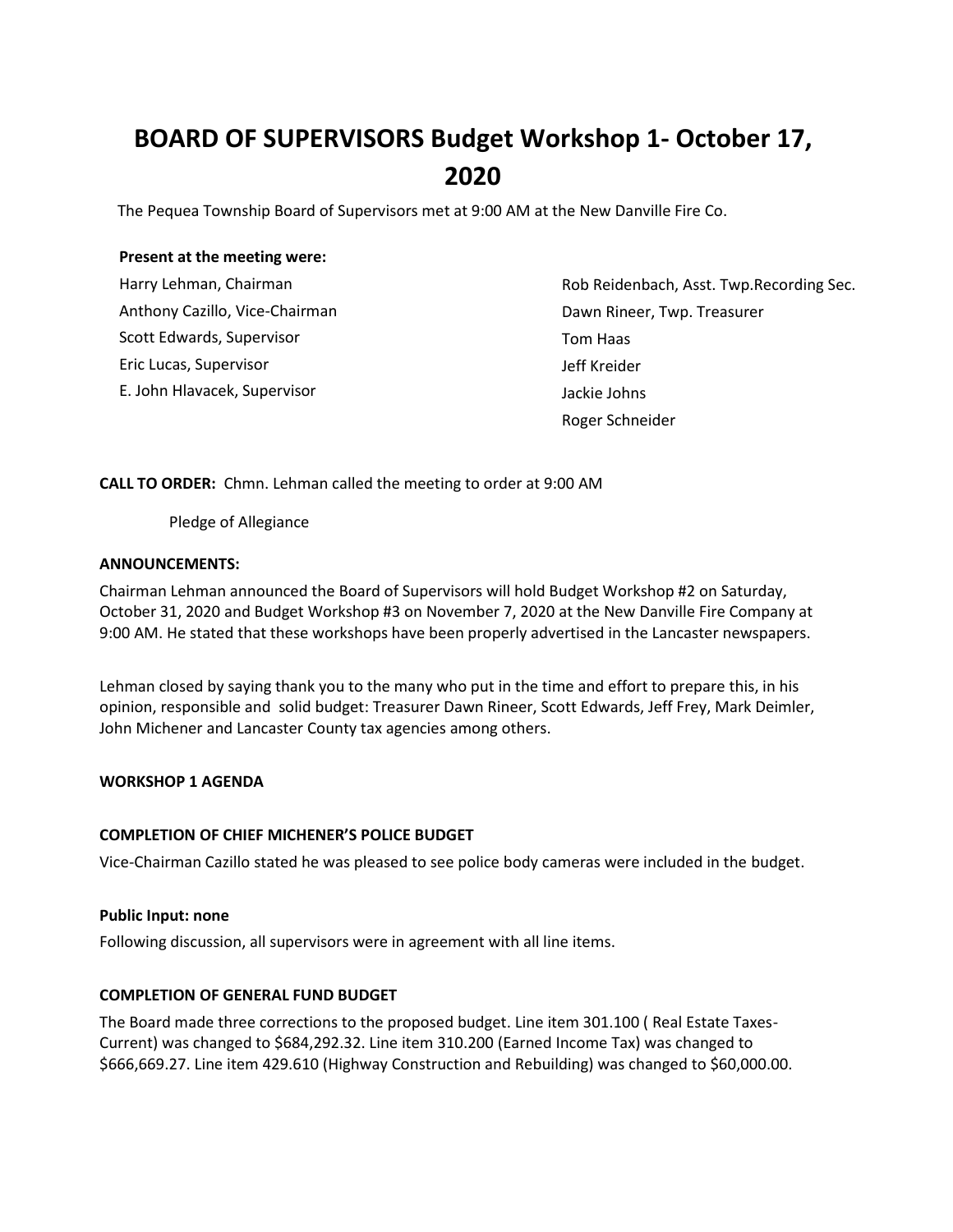Lehman explained the budget line item changes relating to an alternate method of accounting for engineering income and expenses.

Chairman Lehman explained the need for adding \$40,000.00- Line item 404.315 to legal fees for litigation to pursue a legal settlement with Conestoga Township over money owed Pequea Township in the settlement /dissolution of the Southern Regional Police Department's Police Commission. All supervisors voiced support to add this line item and expense.

## **Public Input:**

Jackie Johns asked if anything could be done to improve the sign at the township building. Chairman Lehman explained that Supervisors Cazillo and Lucas were currently doing that at their expense. She also said she would like to see the township donate to the library fund.

Tom Haas questioned why the liquid fuels funds received from PA were increasingly lower.

#### **COMPLETION OF PARK & RECREATION BUDGET**

Supervisor Edwards explained the line items' costs and rationale. Discussion focused on the purchase of the new mower, barn and corn crib repair and painting, and the purchase of a used truck for park only use.

#### **Public Input:**

Jackie Johns asked if park trees were being mulched.

Jeff Kreider asked about Boy Scouts possibly repairing the footbridge at the park.

Roger Schneider inquired about the part of the trail that was washed out.

## **COMPLETION OF STATE HIGHWAY FUND BUDGET**

Supervisor Edwards explained the line items. He explained the 2021 work to be done on Herrville Road, Linestown Road, Brooks Avenue, Pleasant View Drive, Penn Grant Road, Casey Drive and repairs to the wing walls on the Silver Mine Road bridge.

#### **Public Input:**

Jackie Johns asked if PennDot would help the township with repairs to Herrville Road. Supervisor Hlavacek related that he had met with PennDot, Senator Martin, and Representative Cutler and no help was offered. Johns then inquired as to the status of the Desmond property at Shultz and Millwood Roads. Chairman Lehman then updated all on the current status of the Desmond property.

Jeff Kreider asked about needed repairs to the shoulder of Shultz Road.

Tom Haas expressed his pleasure with the Board's controlling the legal expenses in 2020 and stated his hope that Conestoga Township would be required to pay our share of the legal costs in the Police Commission settlement. Haas then complimented the Board on the professional way in which this Budget was prepared and presented in contrast with 2019's Budget Workshop which was "beyond description". He expressed confidence in the budget information presented and felt that our treasurer Dawn Rineer knows what she is doing.

#### **CONCLUSION**

Chairman Lehman then invited the Board to make any final comments related to the budget. The Board